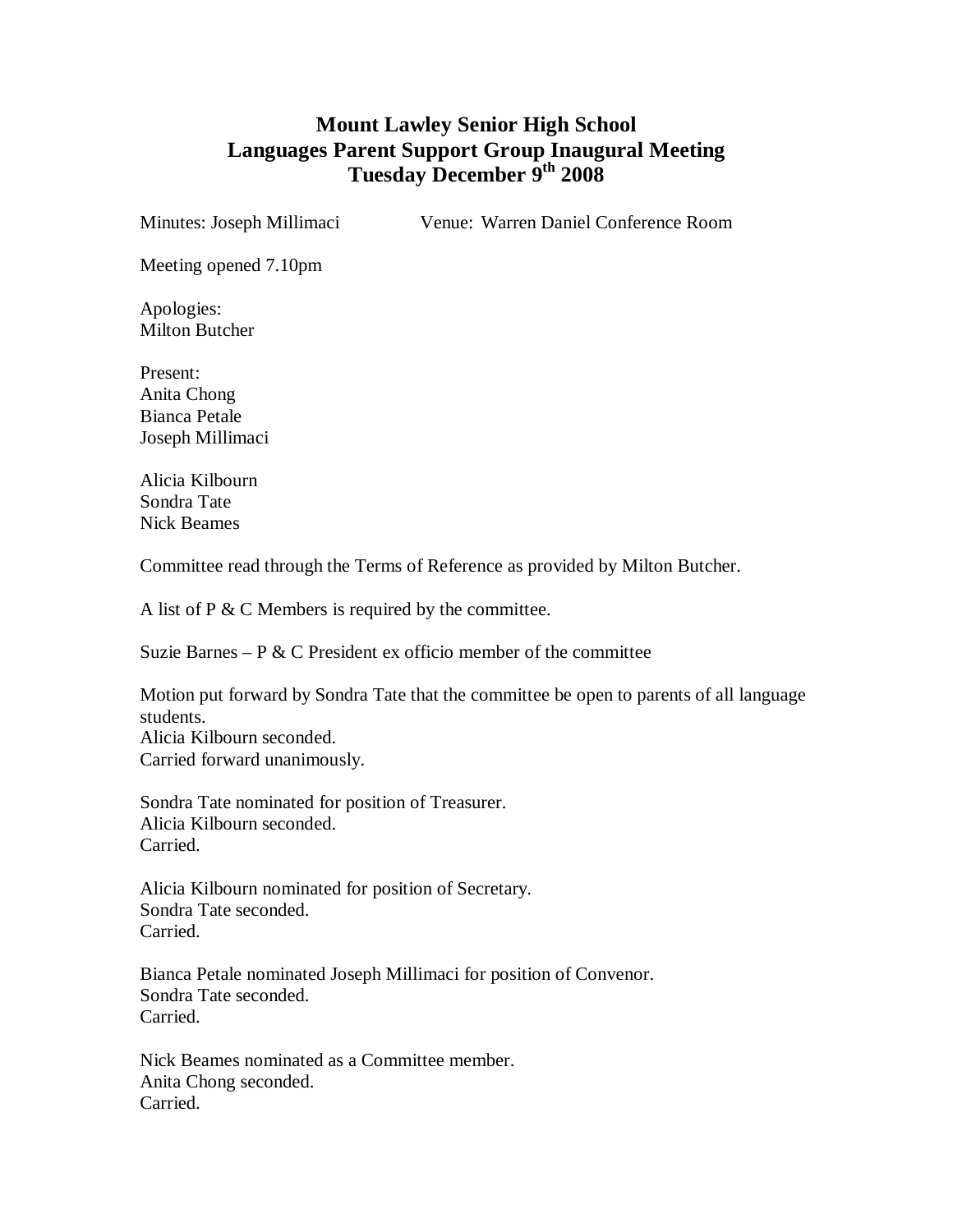Discussion of the value of role models in the community for language students.

It would be worthwhile to locate mentors in Community Business Groups

French Forum (a successful strategy).

Pickles day / festival / stall

Roster catering for meetings.

Require list of P  $&$  C meetings – Secretary to explore.

Alicia will speak to Mark Lynch regarding a Parent Support website / blog.

Alicia will speak to Anne Tumak regarding Parent Support publicity.

Alicia will investigate distributing Parent Support Group Minutes via the P  $\&$  C database.

Not enough feedback to parents from school. Need more.

Performance of Carousel Theatre – to all students ? And parents ? Bianca to explore.

Restaurant outings outside school hours with parents – foster community spirit and camaraderie.

Use of community space outside school hours to have a cooking reunion. Cooking together and eating, playing music, singing, etc.

Italian nights, Chinese, nights, etc.

Build a pizza oven on the school grounds.

All present are committee members.

Tshirt – screen print of "I am a human billboard for Languages at Mount Lawley SHS.

Red Bubble – Nick to give committee a proposal regarding this group and its activities.

Item 9 in Terms of Reference: Voting

Important that all present and new members of the committee recognise and remember that we are here working together for our kids.

Norms of participation – to be brought in at beginning of each meeting – Joe to prepare and distribute.